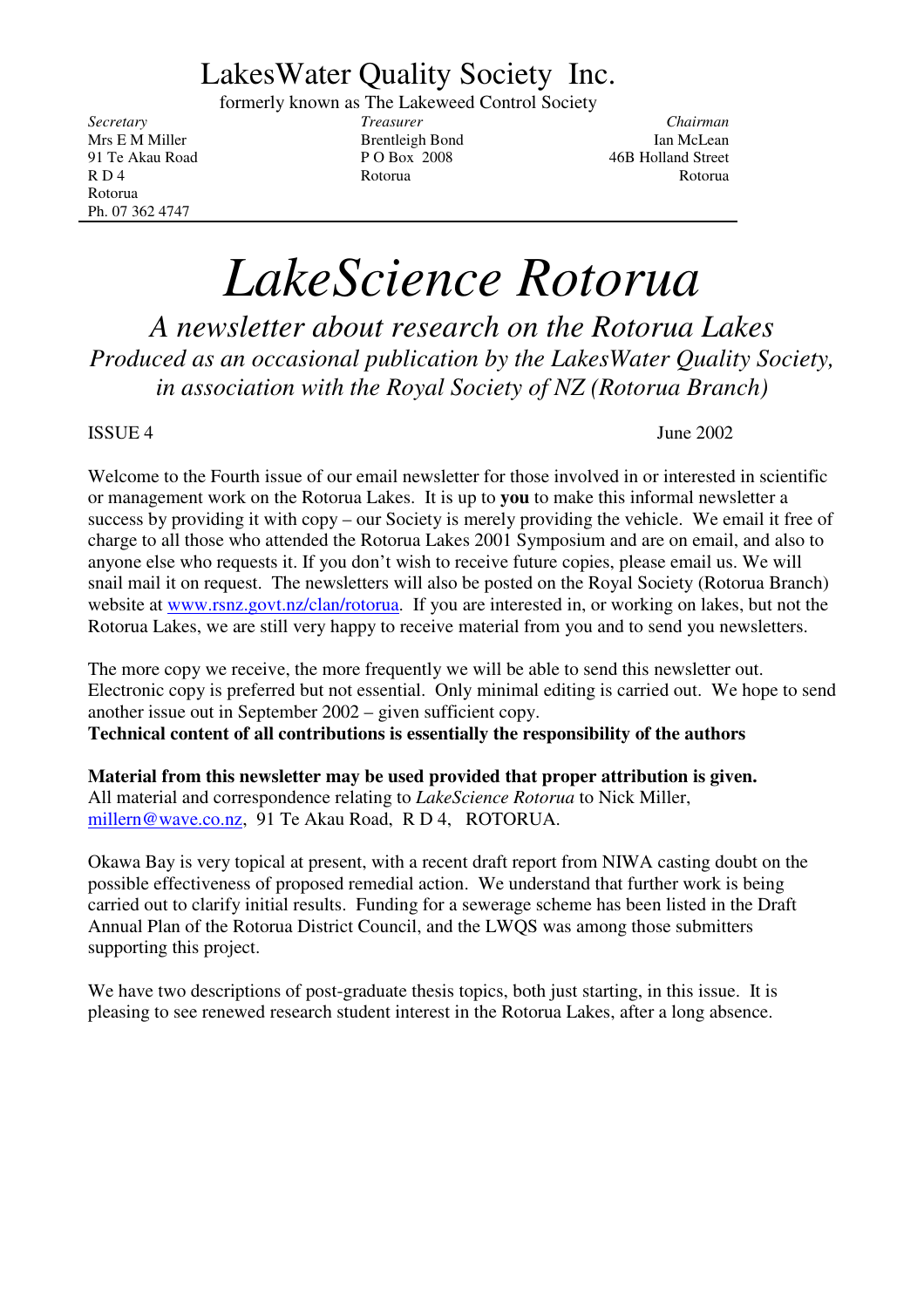#### **Lakes chair, Waikato University**

Dr David Hamilton, a graduate of Otago University, has been appointed to this position. He has lately been working at the Department of Environmental Engineering, Centre for Water Research, University of Western Australia. Dr Hamilton specialises in computer modelling and will be applying his skills towards the application of computer models to plan management strategies for the Rotorua lakes. We welcome him back to New Zealand, and wish him, and his students, well in their research.

#### **Lake Restoration Study Tour**

.

On Wednesday 26<sup>th</sup> June, John McIntosh, from Environment BOP, addressed the Rotorua Branch of the Royal Society of New Zealand. The topic was John's recent study tour of the western United States, where he was looking at lake protection and restoration work. A good turnout of Royal Society and LWQS members plus the general public lead to a good number of questions at the end. Thanks, John, for spreading the work that lake restoration can be carried out. Interesting to see photos of a number of quite small lakes with significant numbers of people living around them, very inconspicuously. We still have much to learn here, in that regard.

#### **GLEANINGS – an interesting paper seen recently (other contributions to this section are welcome.)**

Hens, M., Merckx, R. 2002. The role of colloidal particles in the speciation and analysis of "dissolved" phosphorus. *Water Research* **36** 1483-1492.

Colloidal-sized particles (1-1000nm) and high molecular mass material play an important, yet poorly understood role in the aqueous speciation of P. This study assessed the size distribution of P in 0.45-µm filtered soil-water extracts from three sandy soils (grassland, arable field and forest) using gel filtration chromatography (GFC) and membrane filtration (0.22- and 0.025-µm pore size) and evaluated the impact of P-speciation on colorimetric and ion-chromatographic methods for orthophosphate analysis. Between 40% and 58% of molybdate-reactive P (MRP) and >85% of molybdate unreactive P in the soil solution from the agricultural soils  $(pH 5.9 - 6.3)$  were associated with high molecular mass material (apparent size  $>0.025$ um, or  $>600$  kDa on Superdex). In solutions from the forest soil (pH 3.2) high molecular mass P (HMMP) compounds were of minor importance. The GFC elution profiles, composition and spectral characteristics of HMMPcontaining solutions as well as the small relevance of HMMP at low pH were all indicative for associations between humic substances, Fe and/or Al, and P. Both MRP and ion chromatographic P measurements overestimated the free orthophosphate concentration (up to 2.3 and 1.4 fold, respectively) in 0.45-µm filtered HMMP-containing solutions. In 0.025-µm filtrates, free orthophosphate was the only MRP species present.

(*Hmmm….as time goes by our knowledge of phosphorus and its behaviour in water seems to become less and less clear-cut than it once seemed. Ed.*)

*And some books/papers observed by Megan Gee, of NIWA, Christchurch. Thanks, Megan, for your input.*

1) The lake foodweb : modelling predation and abiotic/biotic interactions / Lars Hakanson & Victor V. Boulion. - Leiden : Backhuys, 2002. -- 352 p.

This book presents the Lake Webmodel, a general model to quantify all important lake foodweb interactions, including biotic/abiotic feedbacks. The model has been critically tested against very comprehensive empirical data sets mainly from Eastern and Western Europe, including many new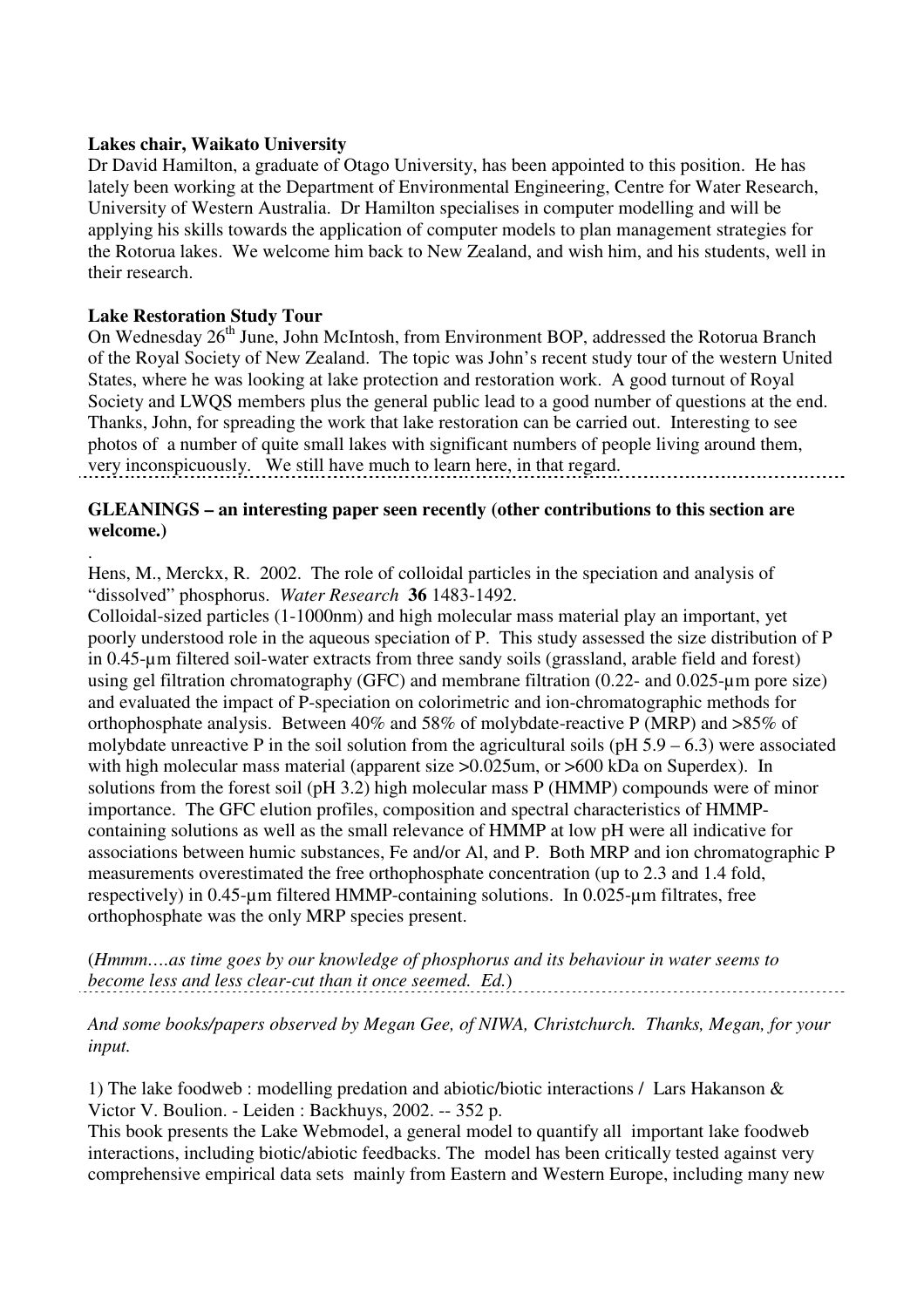empirical models. Lake Web includes the key functional groups of organisms: phytoplankton, bacterioplankton, benthic algae, macrophytes, zoobenthos, herbivorous and predatory zooplankton, prey fish and predatory fish. The model is based on many new approaches of structuring lake foodweb interactions. It uses ordinary differential equations and gives weekly variations in production and biomass for its nine groups of organisms. The model also includes a new massbalance model for phosphorus and new approaches to quantify suspended particulate matter and the depth of the photic zone. Funamental concepts include consumption rates, metabolic efficiency ratios, distribution coefficients, migration of fish and predation pressure. An important feature of LakeWeb is that it can be run by just a few driving variables readily accessible from standard maps and monitoring programs. Several scenarios describe how the model can be applied to address important management issues, like consequences of biomanipulations (fish kill catastrophes), changes in land-use (eutrophication and humification), acidification and global temperature changes. LakeWeb takes a holistic approach and is a powerful tool to simulate such measures and to get realistic expectations of positive and negative consequences of remedial measures.

2) Lake Rerewhakaaitu project /report prepared by J.J. McIntosh ... [et al.]. - Whakatane, N.Z. : Environment B.O.P, 2001

ix, 84 p. : ill. (some col.), col. maps ; 30 cm.

(Environmental report / Environment BOP ; 2001/15)

3) Mean zooplankter weight as a characteristic feature of an aquatic ecosystem / Haberman, J; Kunnap, H AF IN: Proceedings of the Estonian Academy of Sciences, Biology Ecology vol. 51, no. 1, pp. 26-44, 2002. The mean zooplankter weight is largely shaped by the trophic state of the water body. At the same time, it reflects even relatively slight differences in the trophy of lakes. In moderately eutrophic L. Peipsi (Estonia) the mean zooplankter weight is 4.4 mu g and in strongly eutrophic L. Vyrtsjaerv is 2.7 mu g. The mean cladoceran weight is 28 and 10 mu g, the mean copepod weight 10 and 6.7 mu g, the mean rotifer weight 0.9 and 0.6 mu g, respectively. For individuals of the gen Daphnia the mean weight is 52 and 30 mu g, and for individuals of the gen. Bosmina, 21 and 7 mu g, respectively. The average zooplankter of moderately eutrophic L. Peipsi is considerably larger compared with the average zooplankter of strongly eutrophic L. Vytrsjaerv. Therefore, the zooplankton in L. Peipsi is in a far better condition than in L. Vyrtsjaerv and it can play its role in the transfer of energy from the algae to the fish more efficiently. Correlation analysis shows that the mean zooplankter weight is mainly built by the cladocerans and rotifers. The relationship between the mean weight of the individual and water temperature is less pronounced where the amount of coexisting planktonic animals with different temperature requirements is larger. Mean zooplankter weight characterizes both the zooplankton community and the whole ecosystem of the water body. Indirectly, it characterizes the animal groups dominating in zooplankton, feeding relationships between phyto- and zooplankton and between zooplankton and fish, as well as the pressure of fish on zooplankton and the trophy of the water body. Mean zooplankter weight can be used as a marker characteristic in the qualification of the ecosystem of the water body.

Author Affiliation Vortsjarv Limnological Station, Institute of Zoology and Botany, Estonian Agricultural University 61101 Rannu, Tartumaa Estonia; E-mail: juta@zbi.ee

4) Simplified food webs lead to energetic bottlenecks in polluted lakes / Sherwood, GD; Kovecses, J; Hontela, A; Rasmussen, JB IN: Canadian Journal of Fisheries and Aquatic Sciences vol. 59, no. 1, pp. 1-5, 2002. Very little is known about the consequence of human activities on the flow of energy through natural ecosystems. Here, a trophic-based approach is presented in describing energy relationships in pollutant-disturbed lakes, emphasizing the importance of prey diversity in maintaining energy transfer to growing fish. Both diet and community analysis indicated that the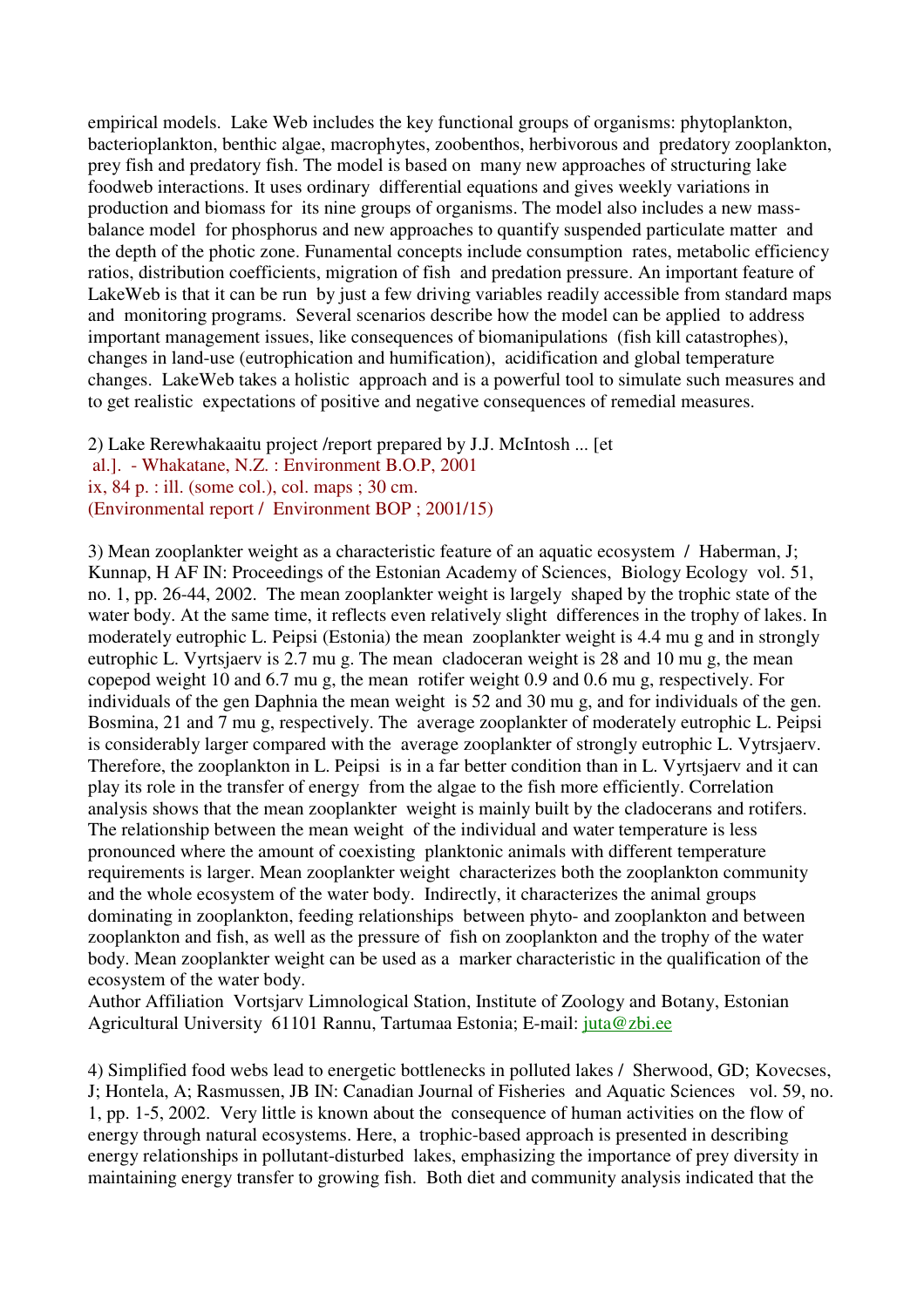food web leading to yellow perch (Perca flavescens) in metal-polluted lakes was extremely simplified compared with reference lakes. Through the application of an in situ marker for fish activity costs (muscle lactate dehydrogenase activity) and through bioenergetic modelling, it is shown how this has severe consequences on the efficiency of energy transfer to perch from their prey; premature energetic bottlenecks (zero conversion efficiency) occur when successively larger prey types are not available to growing perch. These observations provide a much needed ecological and physiological framework for assessing how energy transfer can be affected in polluted systems. This approach need not be limited therein but should be applicable to any aquatic system where food web structure is variable and (or) disrupted.

Author Affiliation Department of Biology, McGill University 1205 Dr. Penfield, Montreal, QC H3A 1B1 Canada; E-mail: grahamsherwood@hotmail.com

*Wade Tozer describes his PhD project, being carried out at Waikato University*

#### **Using Stable Isotope Techniques to Identify Losses of Nitrogen from Rotorua**

#### **Catchments with Different Land-Use Management Practices.**

#### **Background**

There is an increasing burden of responsibility on land users in New Zealand to show that their management practices are sustainable. Nitrogen (N) losses from catchments resulting from different land-use practices have become a public and political issue as a considerable body of evidence has identified N as the most important contributor to rising eutrophication of water bodies. A variety of land-use practices have been implicated in the increasing eutorphication of water bodies, including farming, forestry, sewage disposal (both septic tanks and municipal), and increasing urbanisation generally. However, as yet no quantification has been made of the proportional N contribution each of these practices makes to eutrophication of associated water bodies. This research will therefore attempt to compare a range of land-use practices within the Rotorua region for their relative abilities to lose N from their systems.

#### **Proposed work**

The proposed work will be primarily undertaken by Wade Tozer, a PhD student working under the direction of Professor Warwick Silvester at the University of Waikato and would involve the following elements:

- Determine the isotopic fractionation of N within a natural system experiencing the addition of effluent (eg Rotorua Land Treatment System within the Whakarewarea Forest or a septic tank plume). Using one of these as a model, we will attempt to trace N into a water body and determine total N burden form this source.
- Examine the isotopic fractionation of N within catchments of the Rotorua region experiencing different land-use practices (for example dairy farming, native forest cover, and exotic forestry plantations). We will attempt to use any differences to model inputs into receiving water bodies.
- Compare different land-use management practices within Rotorua catchments and attempt to determine a relative comparison of their contribution to eutrophication.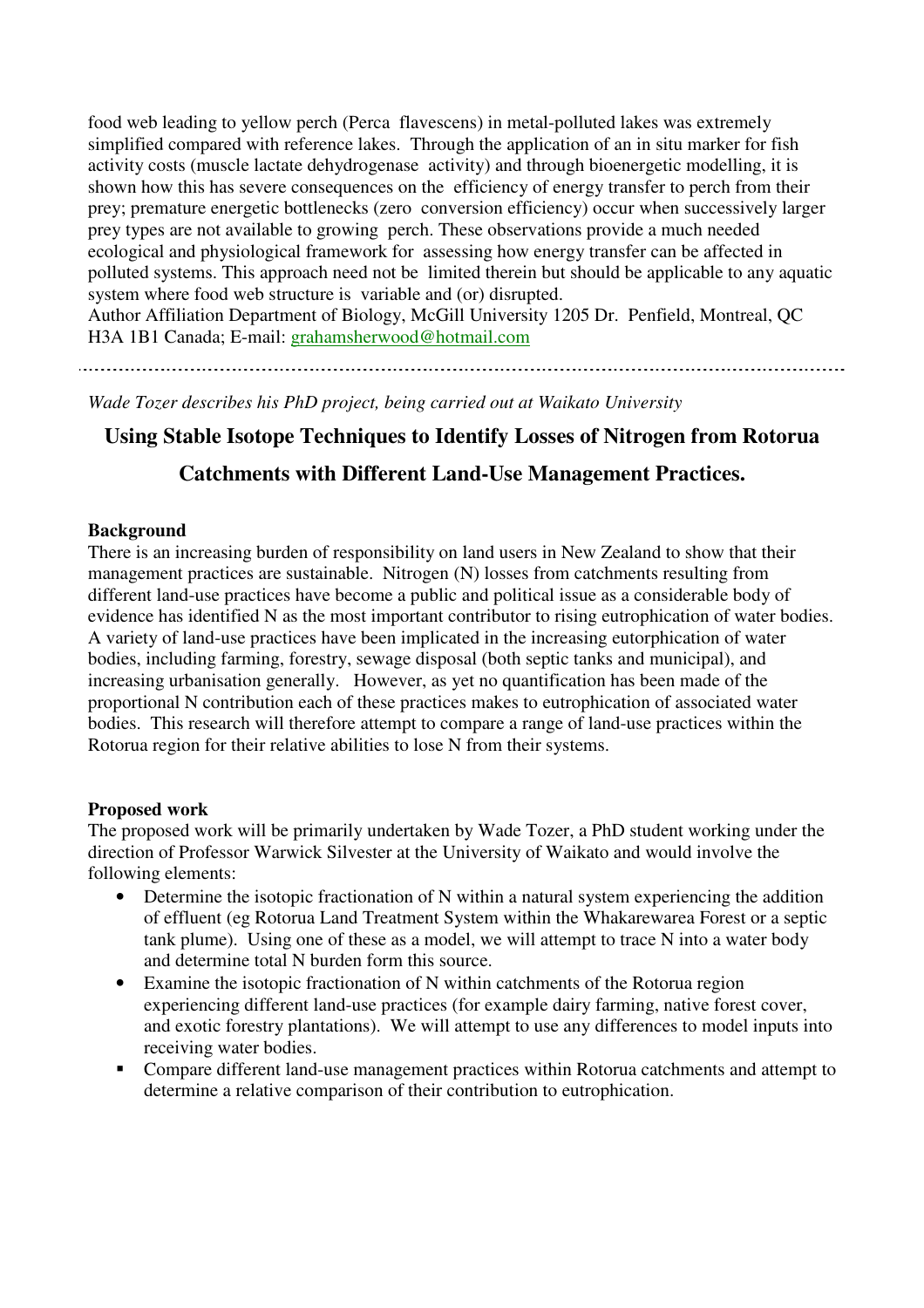#### **Methology**

To meet the objectives outlined above, the major technique employed will be the use of stable isotope methodology. Stable N isotopes have been used widely in a range of scientific fields to determine N dynamics in physical and biological process, on both small and large scales.

Nitrogen exists as two isotopes; 15N and 14N. 15N is the heavier and is called a heavy stable isotope (ie it is not radioactive). These two exist in nature with the heavy one normally at 0.3663% of the total N in any system. Small changes in the relative abundance of these isotopes accompany many biological reactions. For example we have found that N in the nitrate coming from the Rotorua waste water system is significantly enriched in 15N. We are able to use this as a tracer and have so far traced this signal into pine trees and soil in the land treatment system. Using stable isotope mass spectroscopy we are able to identify minute changes in the natural abundance of 15N that give evidence of its origins and have identified isotopic signals ranging from 15 parts per thousand enriched to 23 parts per thousand depleted in 15N. Given that our mass spectrometer can resolve better than 0.5 parts per thousand these numbers represent excellent environmental signals that can be traced. There is good reason to believe that the processes that lead to nitrate formation in each land-use practice is so different that they will each give a unique isotopic signal that we will be able to use as a tracer. We have already found an enrichment of 15N in sewage and have also identified isotopic enrichment in native plant species growing under N stress, both of which are providing useful tracers of N in natural systems. We believe strongly that we will be able to trace N losses from catchments within the Rotorua region experiencing different land-use practices and compare these practices for their relative contributions of N to associated water bodies.

This research is supported by an enterprise scholarship from FRST, Fletcher Challenge Forests, Environment Bay of Plenty and Forest Research. 

*Here is a contribution from Will Esler, of Rotorua, also describing post-graduate research.* Will has been awarded the Waikato Carbon Dating Scholarship for 2002, and welcomes correspondence on his topic from interested Society members and other readers of this item. (will.e@clear.net.nz)

#### **Will Esler: MPhil Topic**

#### **Title:**

Evolution of the Rotorua Basin, North Island, New Zealand, since 220 cal. ka.

This MPhil. proposal is to investigate and document environmental changes in the Rotorua Basin from caldera formation c. 220 cal. ka up to the present. This period encompasses marine oxygen isotope stages 7-1. Fieldwork is necessarily a major component of this study. A variety of laboratory techniques on carefully selected samples will be required to confirm stratigraphic correlation and to characterise the deposits, and will include petrographic and mineralogical studies, electron probe microanalysis of glass shards and minerals, XRF chemical analysis of whole pumice clasts, XRD of clays, and 14C dating.

Tephrostratigraphy is the most important single tool in unraveling the environmental history of the Rotorua Basin. In this instance, positive identification and correlation of tephras is of the highest priority.

Established multi-component identification methods include field characteristics, mineralogy, and geochemistry. Techniques relevant to this study include XRD, heavy mineral separates and petrography, and electron probe microanalysis. Some tephras and some catchments have unusual or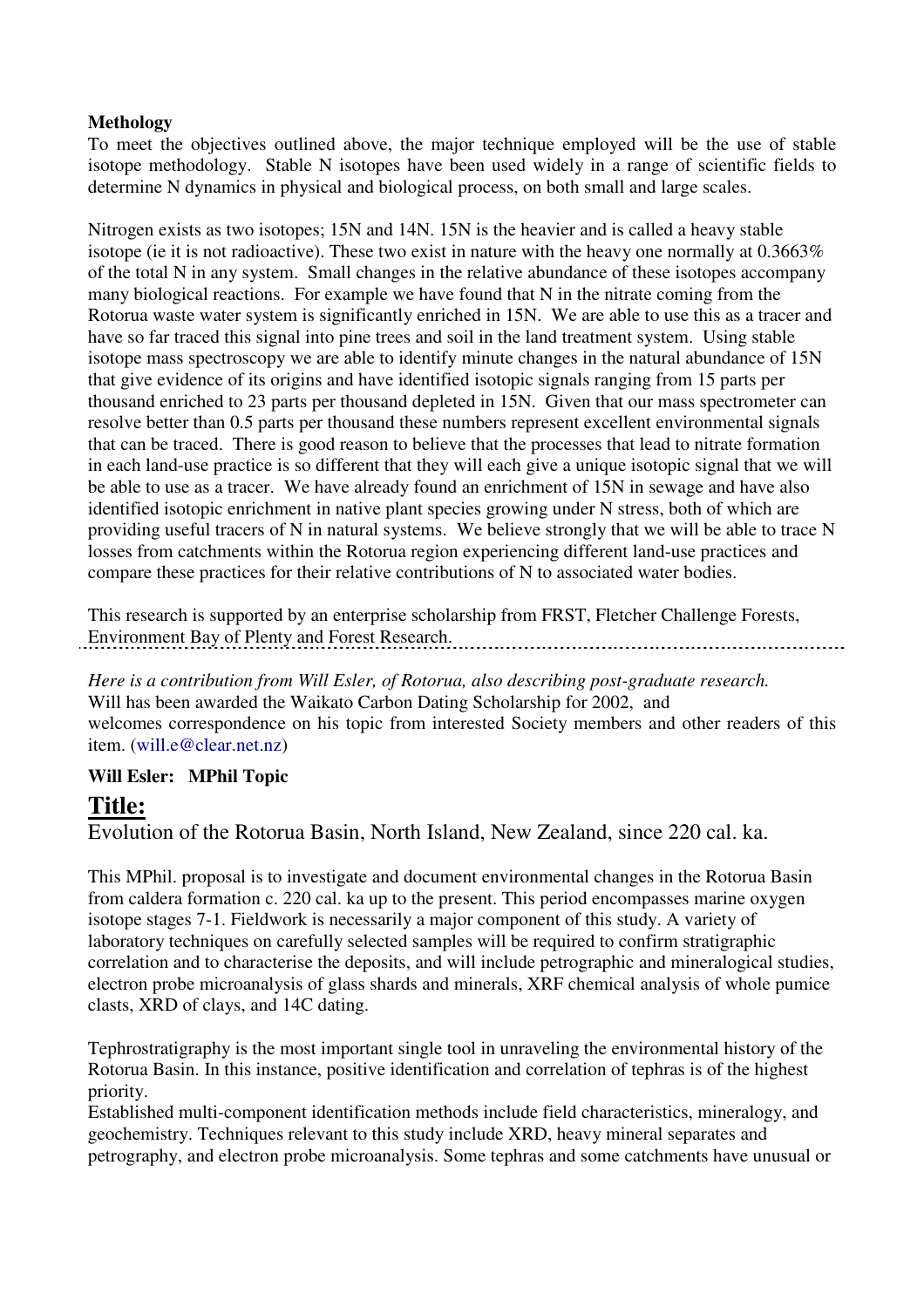unique mineral or lithologic characteristics; these will be useful in tracing temporal and spatial dispersion in derived sediments.

Reconnaissance fieldwork has located outcrops representing a wide variety of sedimentary environments. These include alluvial fans, alternating deltaic silts and sands, lake floor diatomites, cross-bedded lake margin sands, and underwater debris flows. Grain size analysis using laser sizing and magnetic susceptibility may reveal loessial influences on sedimentation. Some aeolian landforms have been noted in the field and on aerial photos.

Chaotic strata in many localities are strong evidence for repeated earthquakes. Some events may be placed accurately within the stratigraphy of the lake basin sequence. Structural analysis of deformed strata will be used to distinguish local from regional stress regimes.

XRD determination of clay and zeolite mineralogy may illuminate the geothermal history of several localities. Glycolation and firing will be used to determine whether swelling mineral species are present. The several probable palaeosols identified within lake sediments, alluvium and loess will require characterization by XRD and other methods. Several undocumented peat deposits are suitable for radiocarbon dating.

Preliminary evidence suggests phytoliths occur within the Rotoiti Tephra Formation. Combined with charcoal and plant macrofossils in the upper part of the sequence, this indicates a possible need to elaborate the established stratigraphy of the Formation to accommodate a significant time interval.

Rudimentary phytolith identification is possible by established techniques. These include light microscopy to distinguish between grass and tree types, and comparison of SEM images with published phytolith floras.

An important objective of this study is to identify both evidence of, and the mechanism for, past gross variation in lake level in the Rotorua Basin.

High stands are recognizable by the presence of lake sediments at high altitude. Low stands allow fluvial sedimentation at low altitude.

Comparison of major lake level changes with the marine oxygen isotope record is a high priority, and is achievable using tephra marker horizons together with 14C chronological tie points.

Part of the caldera rim which maintained high lake levels has been destroyed by downfaulting and erosion within the Tikitere Graben. Earlier gross lake level variation was determined by the interplay of climatically controlled rainfall and the rate of discharge from the lake. Discharge variation is likely to have had a geological component, such as the competence of aquifers following seismic disturbance and volcanic activity. Evidence for some association between such events and lake level is expected.

#### **Introduction**

A potentially very detailed environmental record for the Rotorua Basin is contained in the many and widely spread outcrops of lake sediments and associated deposits up to c. 400 m asl. This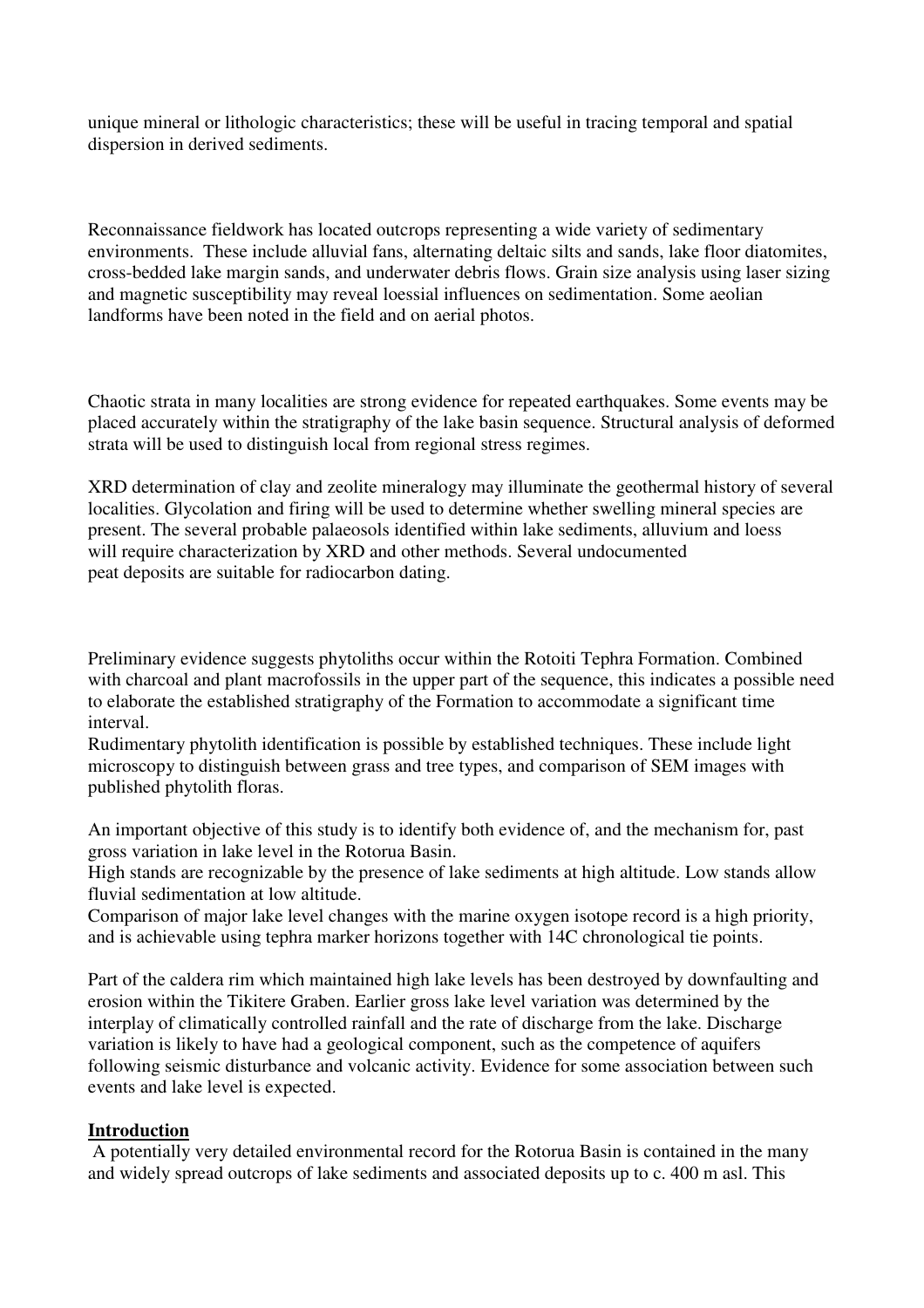record includes evidence of highly variable lake level, complex Rotoiti Tephra Formation deposits, Mangaone Subgroup tephras; and more subtle signs of climatic and vegetation change, loess deposition, geothermal activity, and remote andesitic volcanism.

Rotorua caldera was formed c. 220 cal. ka ago during and immediately after the single eruption of the Mamaku Ignimbrite (Milner 2001). It has a relatively straightforward later volcanic history, with the voluminous effusion of largely de-gassed rhyolite lava at an unknown but probably brief interval after caldera formation. Minor pyroclastic flows, collectively termed the Paradise Valley Ignimbrites, accompanied some early rhyolite lava eruptions (Dravitzki 1999). No pyroclastics have yet been linked with the few small eruptions of a later rhyolitic magma body. The Rotorua Basin produced no regionally significant pyroclastic deposits after caldera formation. With minor exceptions, local tephrostratigraphy consists of the study of ejecta from other volcanic centres: Okataina, Kapenga, Taupo, Tongariro, and Taranaki in decreasing order of volume.

Post-caldera geothermal activity became established in several locations, principally in Rotorua city and Whakarewarewa in the southeast. The long-term pattern of geothermal activity has not yet been documented at any local site. Certain clays and zeolites are mineralogical indicators of geothermal activity, potentially detectable in dateable sediments, especially in the Utuhina Valley and around Lake Rotokawa.

Milner (2001), and Milner et al. (2002) described the structure of the caldera, with brief discussion of later faulting. Following Bayrante (1984) and others, he noted a north-northwest trending fault system overprinting the caldera. Dravitzki (1999) made passing reference to disturbed lake sediments in Paradise Valley. Preliminary examination of sediment outcrop reveals many episodes of disturbance, probably mainly seismic events. Some disturbed strata appear to be traceable across the basin. These may record major Okataina or Kapenga volcanism independently of tephrostratigraphy.

Lake sediments in the Rotorua Basin were mapped at 1:250,000 by Healy et al. (1964) and according to altitude by Thompson (1974). Dravitzki (1999) discussed geomechanical properties of lake sediments in Paradise Valley in detail, and established a rational local stratigraphy for the valley.

In contrast with the relatively simple volcanic history of the Rotorua Basin, variation in lake level has been sudden, frequent, and extreme, especially in the period c. 70 - c. 20 cal. ka. Reconnaissance studies suggest that lake level has risen and fallen c. 100 m about three times in the past 100 cal. ka. There is evidence for many lesser fluctuations. Their causes are unknown. Regional tectonic activity, activity in the adjacent Okataina Volcanic Centre, and rainfall and other climatic variables are possible causes. The Mamaku Plateau loess and paleosol sequence has been successfully matched with marine oxygen isotope stratigraphy (Kennedy 1994, Newnham et al., 1999). This well-established record of global climate change may also correlate with Rotorua lake level changes. For the last c. 20 cal. ka lake level has been within c. 10 m of the present and has been well documented by Kennedy et al. (1978).

TVZ tephrostratigraphy has advanced greatly in recent decades, with the advent of new concepts and techniques. These advances have not yet been applied to older lake sediments in the Rotorua Basin, although a few studies have examined recent tephras in shallow lake-bed cores. Kennedy et al. (1978), Wood (1992), and Dravitzki (1999) explicitly recognized the value of tephrostratigraphy in the study of lake sedimentation. Dravitzki referred to sediments derived from the Rotoiti Tephra Formation and in greater detail to putative Mangaone Subgroup tephras in a well-dated peat section